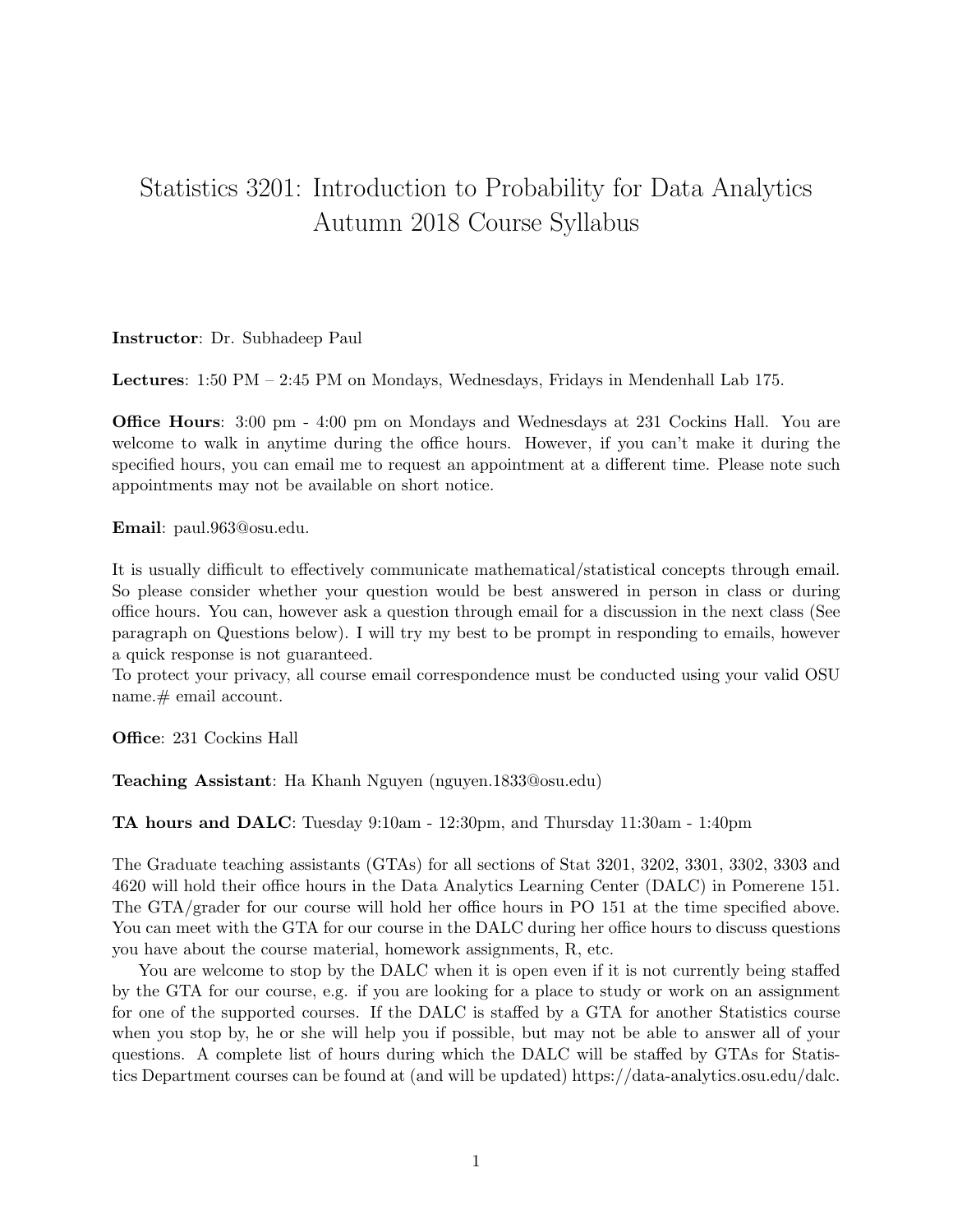Course Description: An introduction to probability and its role in statistical methods for data analytics. Equal emphasis is placed on analytical and simulation-based methods for quantifying uncertainty. Approaches to assessing the accuracy of simulation methods are discussed. Students should have some prior knowledge of basic programming. Applications of probability and sampling to big-data settings are discussed.

Upon successful completion of the course, students will be able to

- 1. Quantify uncertainty about events using mathematical descriptions of probability.
- 2. Quantify uncertainty about events using simulation methods.
- 3. Assess the quality and accuracy of simulation-based descriptions of uncertainty.
- 4. Update a description of uncertainty based on new information.
- 5. Identify appropriate probability models for experiments/data and summarize expected outcomes from such models.
- 6. Use correlation and conditional expectation to describe the relationship between two random variables.
- 7. Quantify uncertainty about summary statistics for large data sets.

Prerequisites: Prerequisites: Math 1152 or 1161.xx or 1172 or 1181 or equivalent, and CSE Placement Level A or equivalent; or permission of the instructor.

Course Website: Important announcements, course materials and lecture notes, homework problems, computing references, and other information about the class are posted on Carmen (carmen.osu.edu, login with your web ID).

Textbook: The required textbook for this course is:

- Mathematical Statistics with Applications (7th edition) by Wackerly, Mendenhall and Sheaffer

Course material will be supplemented with the freely available textbook

- Introduction to Probability and Statistics using R by Kerns; available online at https://cran.rproject.org/web/packages/IPSUR/vignettes/IPSUR.pdf

Course Materials: A reading list from the required textbook will be provided for each lecture. I will also post incomplete lecture notes in Carmen before each class, which will be interactively completed in class through annotation. You are not required to study the incomplete lecture notes beforehand. Completed lecture notes will generally not be posted in Carmen. However, if you need to miss a class for some reason, you can send me an email to receive the completed notes for that class.

Homework Assignments: Homework will be assigned biweekly. It will consist of numerical problems motivated by data analytics applications and small computer programming/simulation problems. The homework problems will generally be more challenging than the overall difficulty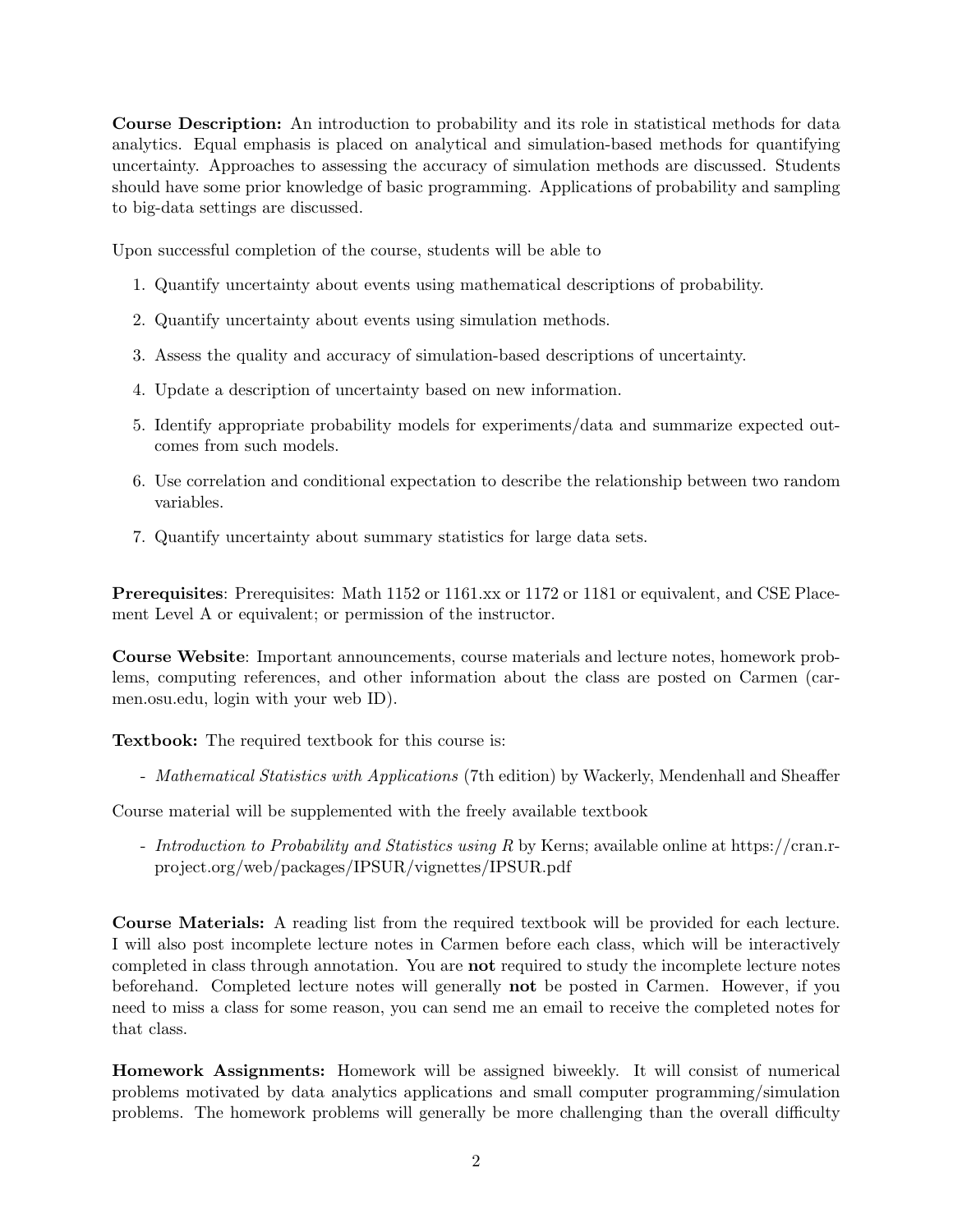level of in-class problems or exam problems. You are encouraged to work together on the problems, but each student must hand in his or her own work, written in his or her own words. Do not copy any part of another student's homework including computer output. Use of homework solutions distributed in previous offerings of the course or available on the web constitutes academic misconduct and will be handled according to university rules. A hard copy of the homework solutions should be submitted at the beginning of class on the due date. The solutions may be handwritten or typed. Please be sure that the questions are clearly labeled, all supporting work (including computer code) can be easily identified, and that all figures/tables are referenced and interpreted in the text. Electronic versions of homework solutions will not be accepted unless permission from the instructor is obtained in advance.

Exams: There will be three in-class exams. Coverage includes lecture material, assigned reading, and homework. Tentative dates are provided on the weekly lesson plan. Statistical tables will be provided as needed. Calculators may be used, but no communication devices are allowed (e.g. mobile phones). You may use one  $8.5 \times 11$  inch handwritten sheet of paper (both sides) with formulas. Makeup exams require a valid excuse and official proof if I am notified in advance or as soon as possible. A make-up exam must be taken within a week of the missed exam. Exceptions to this policy are permitted only in extreme situations such as serious injury immediately prior to an exam or severe illness requiring hospitalization.

Project: A class project will consist of a written report on solution of a data analytics or simulation problem that will require use of the R software. The problem statement for the project will be provided.

Computing: We will be using the R statistical computing software. R may be downloaded for free from http://www.r-project.org/. Many students prefer to use the interface RStudio, available for free at http://www.rstudio.com.

Attendance: Regular attendance and class participation is required. To comply with Federal title IV regulations, an actual roll call to verify attendance will be conducted during the first 2 lectures.

Grading: In order to obtain full credit on homework and exam problems you need to show your justification for or full work. Answers without work will not receive full credit. The following is a breakdown of the final course grade:

Homework: 25% Exam 1: 20% Exam 2: 20% Final Exam: 25% Project: 10%

The following rubric will be used to compute the final letter grade: A:  $93 - 100$ , A:  $90 - 92.9$ , B+: 87– 89.9: B: 83 – 86.9, B-: 80-82.9, C+: 77-79.9, C: 73 – 76.9, C-: 70–72.9, D+: 67 – 69.9, D: 60–66.9, E: below 60.

Based on experiences from previous years, I expect the rubric will be strictly used to assign final grades, however I reserve the rights to make appropriate changes. Opportunities to earn extra credit points will be offered from time to time through homework assignments and in exams.